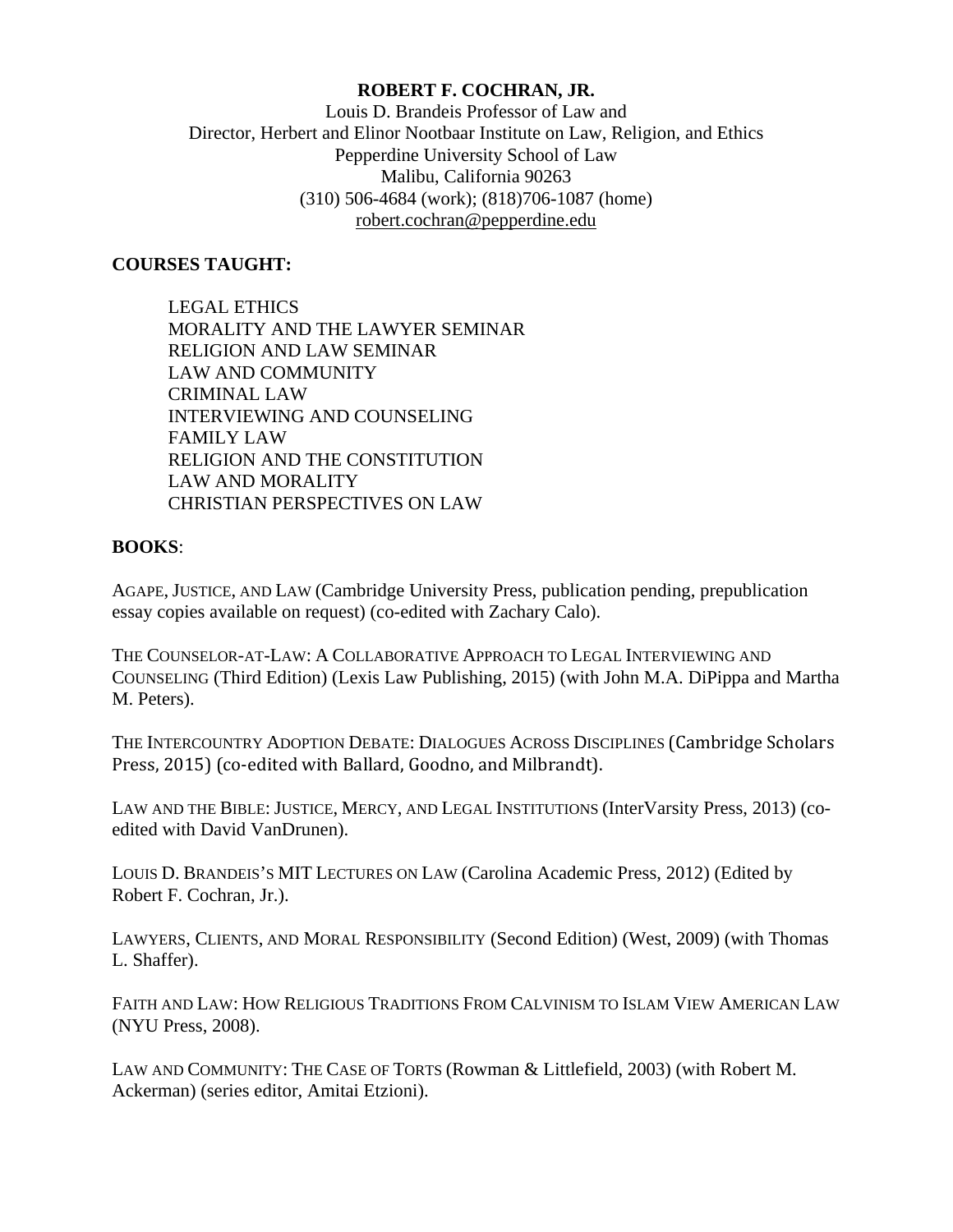CASES AND MATERIALS ON THE LEGAL PROFESSION (Second Edition) (West, 2002) (with Teresa Stanton Collett).

CHRISTIAN PERSPECTIVES ON LEGAL THOUGHT (Yale University Press, 2001) (with Michael McConnell and Angela Carmella).

# **ARTICLES, ESSAYS, AND BOOK CHAPTERS**:

"Jesus, Agape, and Law," in Cochran & Calo, eds., AGAPE, JUSTICE, AND LAW (Cambridge University Press, publication pending, prepublication copy available on request).

"Holmes or Brandeis? Where Twentieth Century Law and Lawyers Went Wrong," TOURO LAW REVIEW (in progress).

"Modern Legal Traditions: United States," in OXFORD ENCYCLOPEDIA OF THE BIBLE AND LAW (2015).

"The Kingdom of God, Law, and the Heart: Jesus and the Civil Law" (with Dallas Willard), in Cochran & VanDrunen, eds., LAW AND THE BIBLE (InterVarsity Press, 2013).

"Church Freedom and Accountability in Sexual Exploitation Cases: The Possibility of Both Through Limited Strict Liability," in "Freedom of the Church" Symposium, 21 UNIVERSITY OF SAN DIEGO JOURNAL OF CONTEMPORARY LEGAL ISSUES 427-448 (2013)

 Future," 39 PEPPERDINE LAW REVIEW (2013). "Louis D. Brandeis and the Lawyer Advocacy System," in "Symposium: The Lawyer of the

 Whom?" 39 PEPPERDINE LAW REVIEW 1051-1064 (2013) (with Michael Helfand) (served as "Symposium Introduction: The Competing Claims of Law and Religion: Who Should Influence symposium co-organizer).

"Which Client-Centered Counselors?: A Reply to Professor Freedman, 40 HOFSTRA LAW REVIEW 355-66 (2012).

 Christianity on Classical Liberal Legal Thought," 33 CAMPBELL LAW REVIEW 685-694 (2011) "Enlightenment Liberalism, Lawyers, and the Future of Lawyer-Client Relations," in "Symposium: Liberalism, Constitutionalism, and Christianity: Perspectives on the Influence of (Distinguished Speaker Presentation).

"Introduction: Blessed are the Compromisers?" in "Symposium responding to Sanford Levinson's Brandeis Lecture, 'Constitutions and Compromise,'" 38 PEPPERDINE LAW REVIEW 813-820 (2011) (served as symposium organizer)

"Collaborative Practice's Radical Possibilities for the Legal Profession: '[Two Lawyers and Two Clients] For The Situation,'" 11 PEPPERDINE JOURNAL OF DISPUTE RESOLUTION 229 (2011)**.** 

Book review of John Witte, Jr. and Frank S. Alexander's *Christianity and Law: An Introduction*. JOURNAL OF LAW & RELIGION (2010).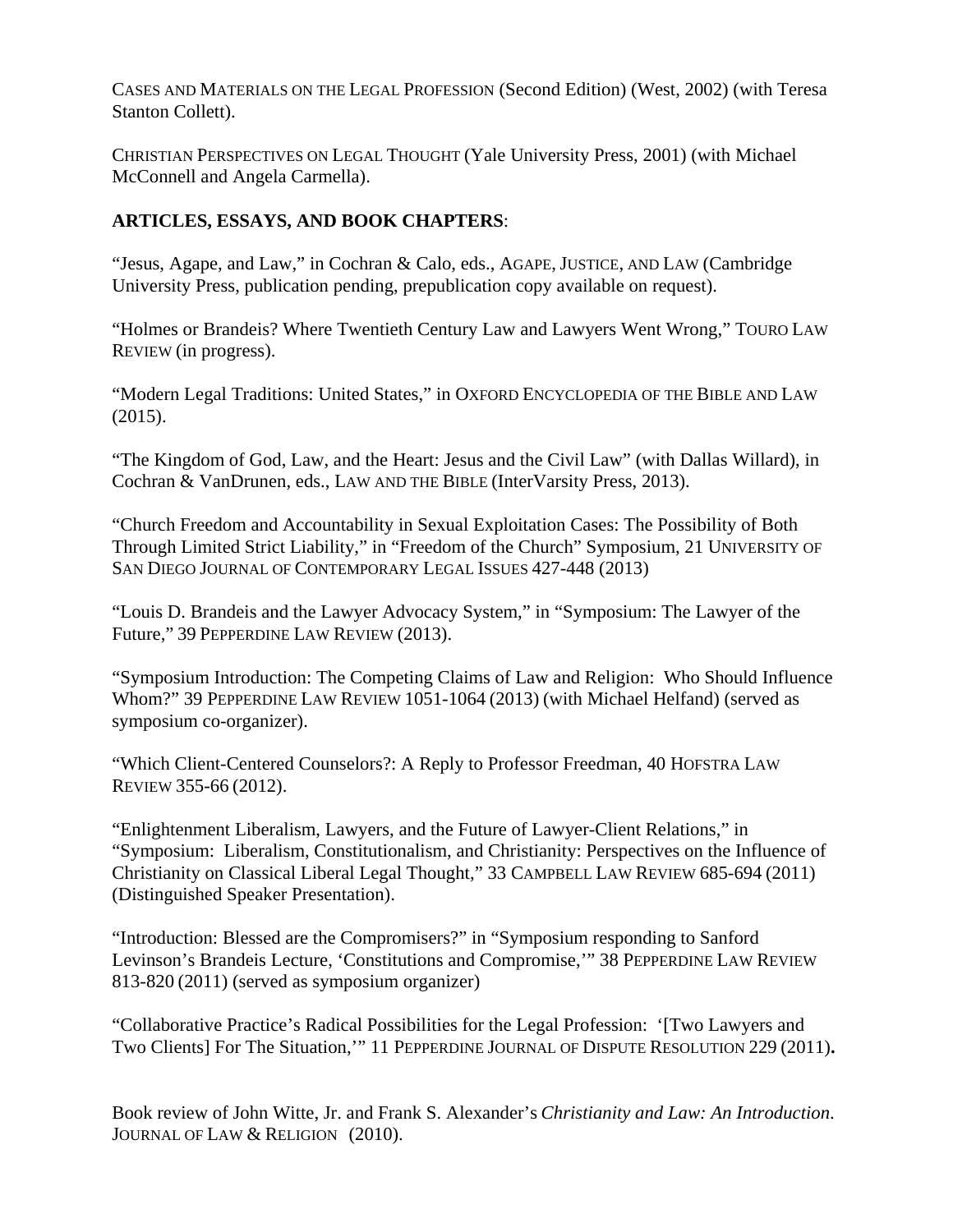"Legal Ethics and Collaborative Practice Ethics," 38 HOFSTRA LAW REVIEW 537-567 (2009) in Hofstra Collaborative Law Symposium.

 LAW REVIEW i-xi (2009) (served as symposium organizer). "Is there a Higher Law? Does it Matter?: Law Review Symposium Introduction," 36 PEPPERDINE

"Evangelicals, Law, and Abortion," in Cochran, ed., FAITH AND LAW: HOW RELIGIOUS TRADITIONS FROM CALVINISM TO ISLAM VIEW AMERICAN LAW (NYU Press, 2008).

"The Bible, Positive Law, and the Legal Academy, in David Lyle Jeffrey and C.Stephen Evans, eds., THE BIBLE AND THE ACADEMY (Paternoster Press, U.K.; Zondervan, US; 2007).

" 'Technical' Defenses: Ethics, Morals, and the Lawyer as Friend," 14 CLINICAL LAW REVIEW 337-53 (2007) (with Thomas L. Shaffer).

"Catholic and Evangelical Supreme Court Justices: A Theological Analysis," 4 UNIVERSITY OF ST. THOMAS LAW REVIEW 296-311 (2006).

 Now?" TOUCHSTONE: A JOURNAL OF MERE CHRISTIANITY 40-45 (July/August, 2006). "The Catholic Court Appeal: Why So Many Catholic Justices on the Supreme Court? Why

"How Do You Plead, Guilty or Not Guilty?' Does the Plea Inquiry Violate the Defendant's Right to Silence?" 26 CARDOZO LAW REVIEW 1409-1457 (2005).

"Introduction: Can the Ordinary Practice of Law be a Religious Calling?" 32 PEPPERDINE LAW REVIEW 373 (2005).

"Higher MPRE Passing Score Won't Yield Higher Lawyer Ethics," LOS ANGELES DAILY JOURNAL *(*December 3, 2005).

<sup>A</sup>Law, Community, and Personal Injury, 14 RESPONSIVE COMMUNITY 77 (2004) (with Robert M. Ackerman).

Counseling and Moral Responsibility," 30 PEPPERDINE LAW REVIEW 591-601 (2003). "Three Approaches to Moral Issues in Law Office Counseling," in "Symposium: Client"

 639 (2003). I organized and edited the symposium. Authors are Deborah L. Rhode, Paul R. "Symposium: Client Counseling and Moral Responsibility," 30 PEPPERDINE LAW REVIEW 591-Tremblay, Thomas L. Shaffer, and me.

"Hedonic Product Liability: Will Alcohol Follow the Tobacco Road?" THE BRIEF 20-26 (Fall, 2002).

AEducating Clients on ADR Alternatives: The Rules of Professional Conduct Should Require Lawyers to Inform Clients About ADR," LOS ANGELES LAWYER 52 (October, 2002).

"Christian Traditions, Culture, and Law," in McConnell, Cochran, & Carmella, CHRISTIAN PERSPECTIVES ON LEGAL THOUGHT (Yale University Press, 2001).

"Tort Law and Intermediate Communities: Calvinist and Catholic Insights," in McConnell, Cochran, & Carmella, CHRISTIAN PERSPECTIVES ON LEGAL THOUGHT (Yale University Press, 2001).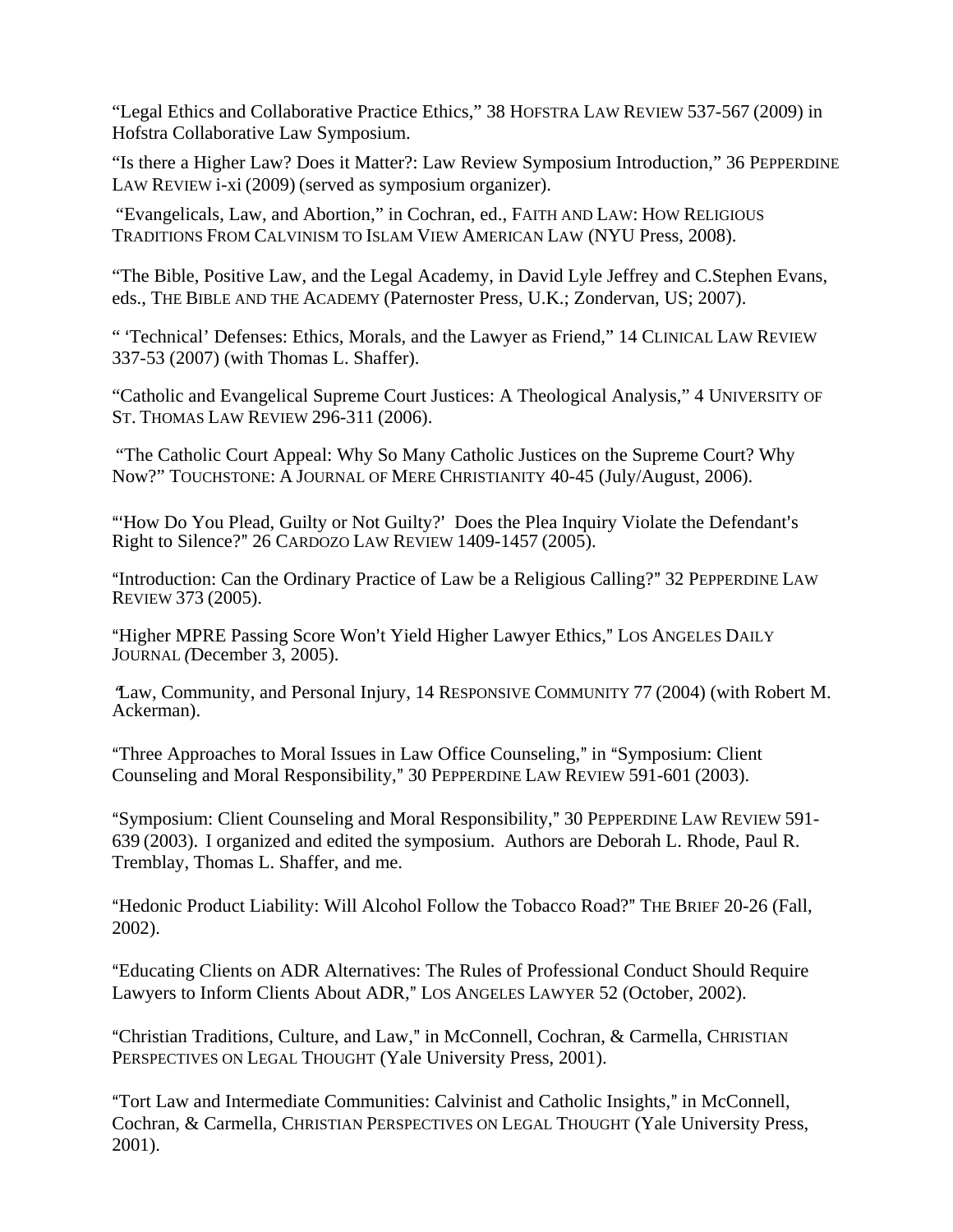"The View of the Courthouse From the Church," Book Review of Thomas L. Shaffer's *American Lawyers and Their Communities: Ethics in the Legal Profession* in "Symposium: Notable Law and Religion Books in the 1990s," 16 JOURNAL OF LAW  $&$  RELIGION 751-57 (2001).

"Lawyers, Confession, and Moral Discourse," THE NATIONAL LAW JOURNAL A25 (October 15, 2001).

"New Rules May Not Aid Legal Profession," THE DALLAS MORNING NEWS 29A (August 11, 2001).

AProfessional Rules and ADR: Control of Alternative Dispute Resolution Under the ABA Ethics 2000 Commission Proposal and Under Other Professional Responsibility Standards" in "Symposium: ADR and the Professional Responsibility of Lawyers," 4 FORDHAM URBAN LAW JOURNAL 895-914 (2001).

"Honor as a Deficient Aspiration for 'The Honorable Profession': The Lawyer as Nostromo" in "Symposium: Case Studies in Legal Ethics," 69 FORDHAM LAW REVIEW 859-94 (2000). <sup>"</sup>The Rule of Law(yers): A Review Essay of William H. Simon's *The Practice of Justice: A Theory of Lawyers' Ethics*," 65 MISSOURI LAW REVIEW 572-96 (2000).

Sources of Lawyer Virtue," in "Symposium on Ethics," 14 NOTRE DAME JOURNAL OF LAW, AProfessionalism in the Post-Modern World: Its Death, Attempts at Resuscitation, and Alternate ETHICS, AND PUBLIC POLICY 305-20 (2000).

"From Cigarettes to Alcohol: The Next Step in Hedonic Product Liability?" in "Beyond Tobacco Symposium: Tort Issues in Light of the Cigarette," 27 PEPPERDINE LAW REVIEW 701-717 (2000).

"The Criminal Defense Attorney: Roadblock or Bridge to Restorative Justice," 14 JOURNAL OF LAW & RELIGION 211-228 (1999-2000).

in Litigation," 41 S. TEX. L. REV. 183-201 (1999). AADR, the ABA, and Client Control: A Proposal that the Model Rules Require Lawyers to Present ADR Options to Clients" in "Symposium: Emerging Professional Responsibility Issues

"Professional and Christian Responsibilities to the Poor," 19 PEPPERDINE LAW 14-15 (Spring, 1999).

"Crime, Confession, and the Counselor-at-Law: Lessons From Dostoyevsky," 35 HOUSTON LAW REVIEW 327-97 (1998).

"Introduction to Christian Perspectives on Law and Legal Scholarship," in symposium described below, 47 JOURNAL OF LEGAL EDUCATION 1-12 (1997).

"Symposium: Christian Perspectives on Law and Legal Scholarship," 47 JOURNAL OF LEGAL EDUCATION 1-38 (1997). I organized and edited the symposium. Authors are Gerard Bradley, David Caudill, David Smolin, and me.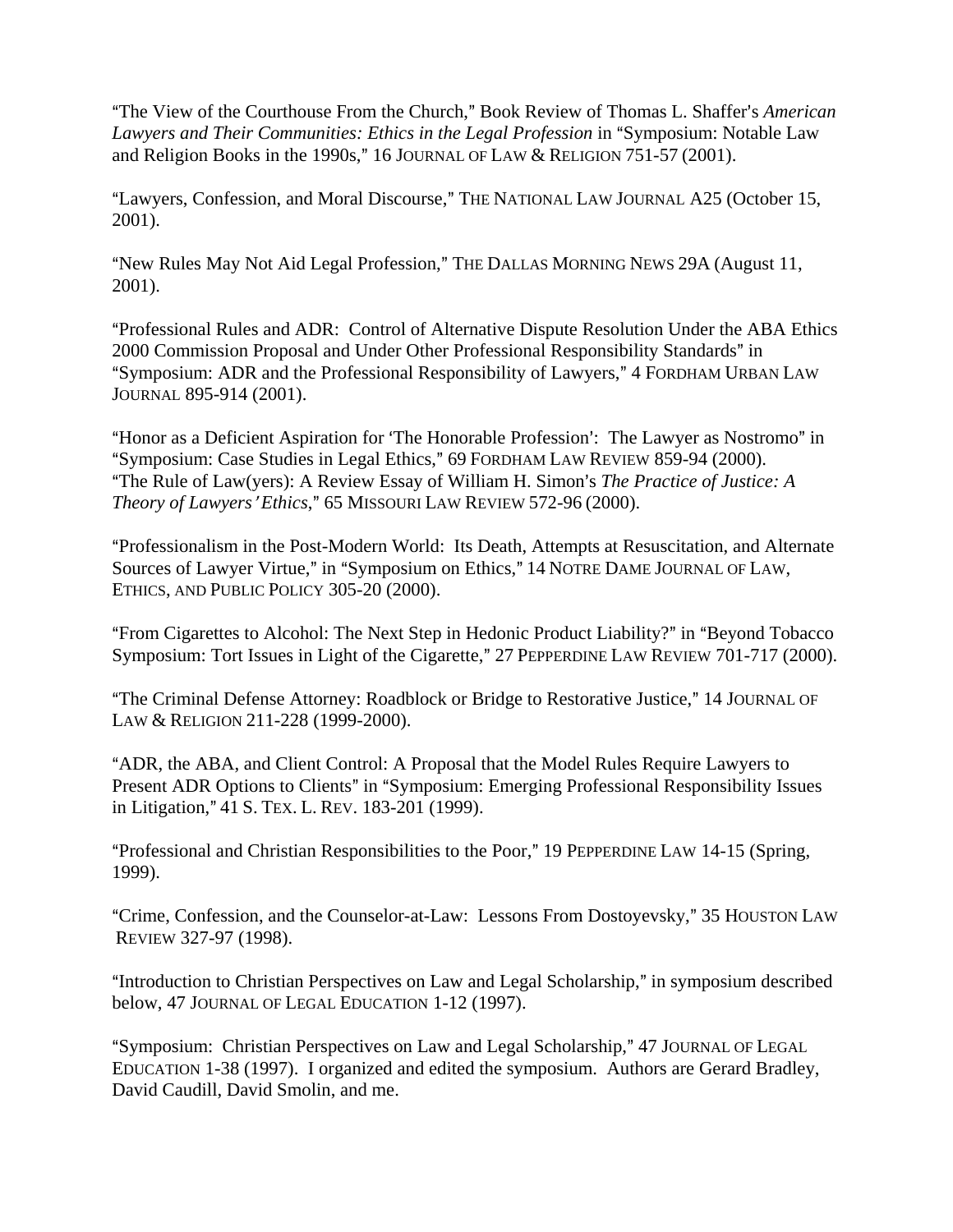"Lawyers, Clients, and Moral Responsibility," CHRISTIAN LEGAL SOCIETY QUARTERLY 7-9 (Summer, 1996) (with Thomas L. Shaffer).

"Lawyers and Virtues: A Review Essay of Mary Ann Glendon's *A Nation Under Lawyers: How the Crisis in the Legal Profession is Transforming American Society* and Anthony T. Kronman's *The Lost Lawyer: Failing Ideals of the Legal Profession*," 71 NOTRE DAME LAW REVIEW 707-730 (1996).

"Lawyers as Strangers and Friends: A Reply to Professor Sammons," 18 ARKANSAS AT LITTLE ROCK LAW JOURNAL 69-84 (1995) (with Thomas L. Shaffer) (part of a symposium on Shaffer & Cochran, LAWYERS, CLIENTS, AND MORAL RESPONSIBILITY).

"The Counselor-at-Law in a Post-Modern World," CHRISTIAN LEGAL SOCIETY QUARTERLY 7-8 (Winter, 1994) (with Thomas L. Shaffer).

"Good Whiskey,' Drunk Driving, and Innocent Bystanders: The Responsibility of Manufacturers of Alcohol and Other Hedonic Products for Bystander Injury," 45 SOUTH CAROLINA LAW REVIEW 269-335 (1994).

"Must Lawyers Tell Clients About ADR?" ARBITRATION JOURNAL 8-13 (June 1993) (reprinted in Leonard Riskin & James Westbrook, DISPUTE RESOLUTION AND LAWYERS (2d Ed. 1997).

"Dangerous Products and Injured Bystanders," 81 KENTUCKY LAW JOURNAL 687-725 (1993).

"A Kinder, Gentler Cross-Examination: Is the Opposing Party my Neighbor?" CHRISTIAN LEGAL SOCIETY QUARTERLY 4 (Winter, 1992).

and Their Communities," 2 THE RESPONSIVE COMMUNITY: RIGHTS AND RESPONSIBILITIES 70-73 "The Social Foundations of Moral Conduct: A Review of Thomas Shaffer's *American Lawyers* (1992).

"Take Care the Suit Isn't Yours," THE NATIONAL LAW JOURNAL 13 (March 30, 1992).

"Suing Lawyers Who Sue," 10 CALIFORNIA LAWYER 120 (April, 1991).

AReconciling the Primary Caretaker Preference, the Joint Custody Preference, and the Case-by-Case Best Interests Rule," in JOINT CUSTODY AND SHARED PARENTING 218-240 (2d Edition; Jay Folberg, ed. 1991).

"Book Review: Thomas L. Shaffer, *American Lawyers and Their Communities*," CHRISTIAN LEGAL SOCIETY QUARTERLY (Spring, 1991).

"Legal Representation and the Next Steps Toward Client Control: Attorney Malpractice for the Failure to Allow the Client to Control Negotiation and Pursue Alternatives to Litigation," 48 WASHINGTON AND LEE LAW REVIEW 819-877 (1990) (Reprinted in Thomas B. Metzloff, PROFESSIONAL RESPONSIBILITY ANTHOLOGY 256 (1994)).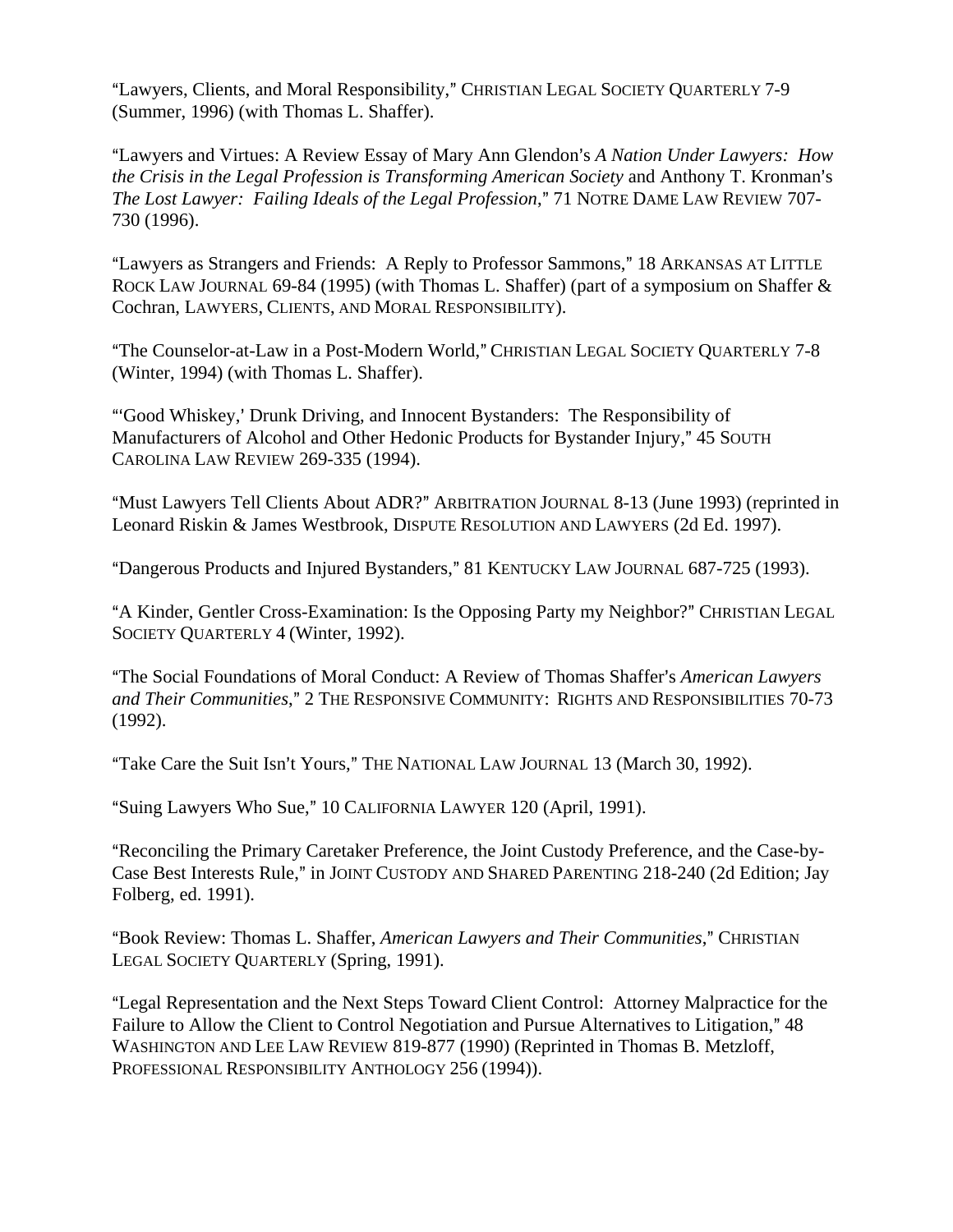"New Seat Belt Defense Issues: The Impact of Airbags and Mandatory Seat Belt Use Statutes on the Seat Belt Defense, and the Basis of Damage Reduction Under the Seat Belt Defense," 73 MINNESOTA LAW REVIEW 1369-1451 (1989).

"Mediation of Marital Disputes Before It Is Too Late: A Proposal for Premarital Contract Provisions for Mediation of Disputes Within the Intact Family and at Separation," 15 PEPPERDINE LAW REVIEW 51-64 (1987).

"The Search for Guidance in Determining the Best Interests of the Child at Divorce: Reconciling the Primary Caretaker and Joint Custody Preferences," 31 UNIVERSITY OF RICHMOND LAW REVIEW 1-65 (1985).

"Child Protective Divorce Laws: A Response to the Effects of Parental Separation on Children," 17 FAMILY LAW QUARTERLY 327-63 (1983) (with Paul C. Vitz, Professor of Psychology at New York University).

## **PRESENTATIONS:**

"Jesus, Agape, and Law," in "Symposium: The Meaning of Love Conference, Biola University," Los Angeles, California, May 7, 2016. .

"Louis D. Brandeis and the Lawyer Advocacy System," in "Symposium: Louis D. Brandeis: A Multidisciplinary Conference," Touro University School of Law, March 31, 2016. .

"Getting Beyond Gay Marriage," Regent Law School Faculty Forum," Virginia Beach, Virginia, April 17, 2015

"Jesus and the Civil Law," Christian Scholars Conference, "Crises in Ethics: Theology, Business, Law and the Liberal and Fine Arts," Lipscomb University, Nashville, Tennessee, June 7, 2013.

"The Bible and the Law," Christian Legal Theory Symposium, Emory University Center for the Study of Law and Religion, Atlanta, Georgia, March 22, 2013.

"Louis Brandeis: Law Clerk, Lawyer, Professor, and Supreme Court Justice," Byrne Judicial Clerkship Institute, Pepperdine University School of Law, March 15, 2013.

"Jesus and the Civil Law," BYU Law and Religion Colloquium, J. Reuben Clark Law School, Brigham Young University, Provo, Utah, March 14, 2013.

"Jesus, the Civil Law, and Lawyers," Patrick Henry College Pre-Law Society, Purcellville, Virginia, November 15, 2012.

"The Freedom and the Accountability of the Church in Sexual Exploitation Cases: The Possibility of Both through Limited Strict Liability," University of San Diego School of Law Institute for Law & Religion Symposium, "The Freedom of the Church," San Diego, California, October 13, 2012.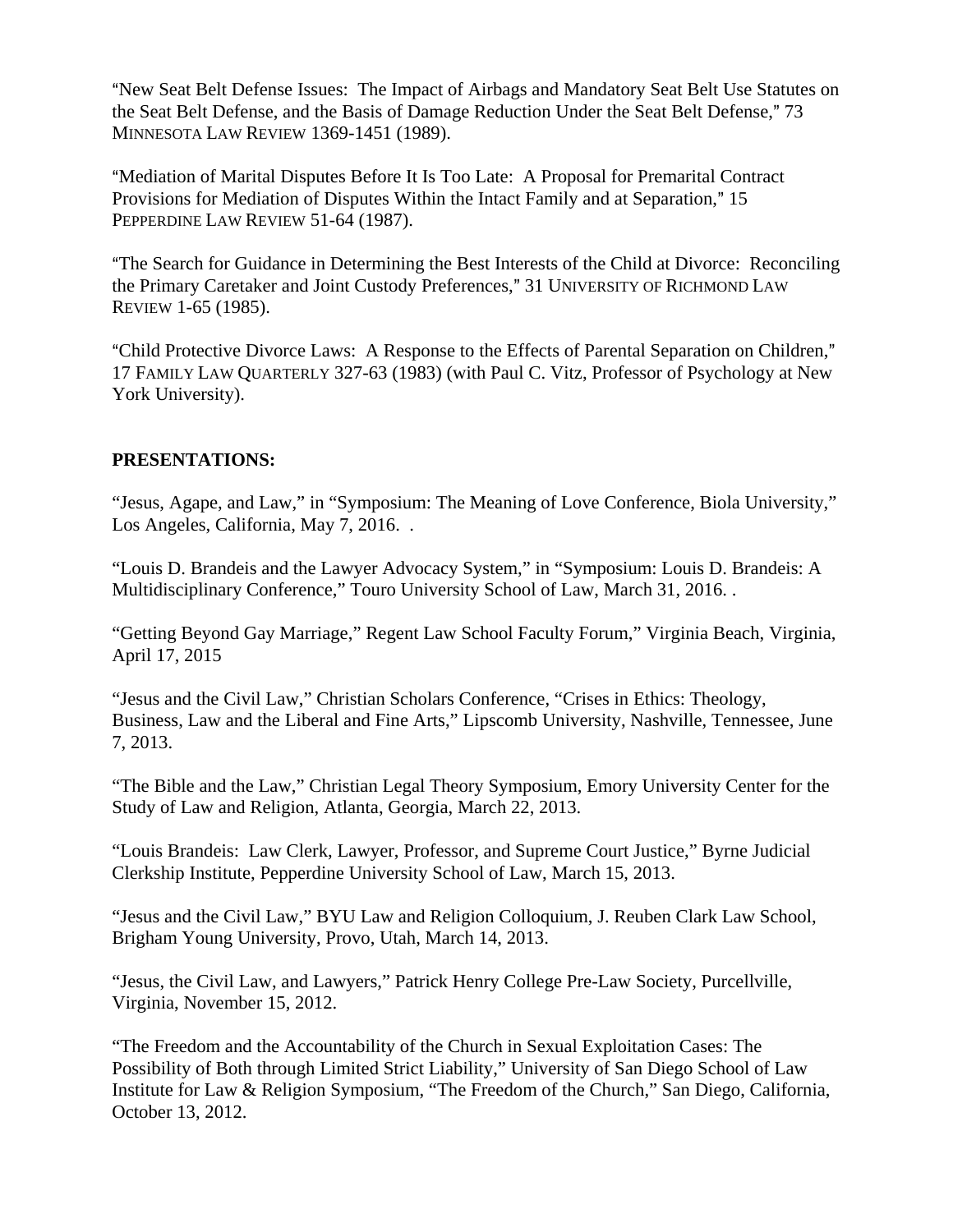"The Role of a Law and Religion Institute at a Religiously Affiliated Law School," Religiously Affiliated Law Schools Bi-Annual Conference, Touro Law Center, Central Islip, New York, May 4, 2012.

"Louis D. Brandeis and the Lawyer Advocacy System," Pepperdine Law Review Symposium, "The Lawyer of the Future," Malibu, California, April 20, 2012

"The Challenge of Being a Christian and a Lawyer," Convocation Address, Handong International Law School, Handong University, Pohang, South Korea, March 5, 2012.

"Jesus and the Law," The Fifth Internatonal Conference on Christian Higher Education and Scholarship," Baekseok University, South Korea, June 25, 2011.

"Louis Brandeis: Law Clerk, Lawyer, Professor, and Supreme Court Justice," Byrne Judicial Clerkship Institute, Pepperdine University School of Law, March 19, 2011.

"Enlightenment Liberalism, Lawyers, and the Future of Lawyer-Client Relations," Campbell Law School Symposium Luncheon Address, "Liberalism, Constitutionalism, and Christianity: Perspectives on the Influence of Christianity on Classical Liberal Legal Thought," March 18, 2011.

"Jesus and the Law," Christian Legal Theory, Law Professors' Fellowship/Lumen Christi Institute Conference, San Francisco, California, January 8, 2011.

"Church-State Relations in the United States," United States Commission on International Religious Freedom Conference for Southern Sudan Government, Business, and Religious Leaders, Juba, Sudan, October 7, 2010.

"Jesus and the Law," Religious Legal Theory Conference, St. Johns University School of Law, New York, New York, November 5, 2010.

"Christ, the Law, and the Legal Profession," Uganda Christian University, Mukono, Uganda, June 1, 2010.

"Domestic Violence, the Bible, and Rwandan Law," Saddleback Church, Justice Task Force, Kigali, Rwanda, May 26, 2010.

"Property Grabbing, Widows, and Rwandan Law," Saddleback Church, Justice Task Force, Kigali, Rwanda, May 24-25.

"Louis D. Brandeis: Humble, Pragmatic, Prudent Prophet," Religiously Affiliated Law Schools Conference, Brigham Young University, Provo, Utah, March 18, 2010.

"Louis Brandeis' MIT Lectures on Law," Pepperdine University Workshop, Malibu, California, January 28, 2010.

"Client Counseling and Moral Responsibility," Regent University Law School Faculty and Student Luncheon, Virginia Beach, Virginia, November 24, 2009.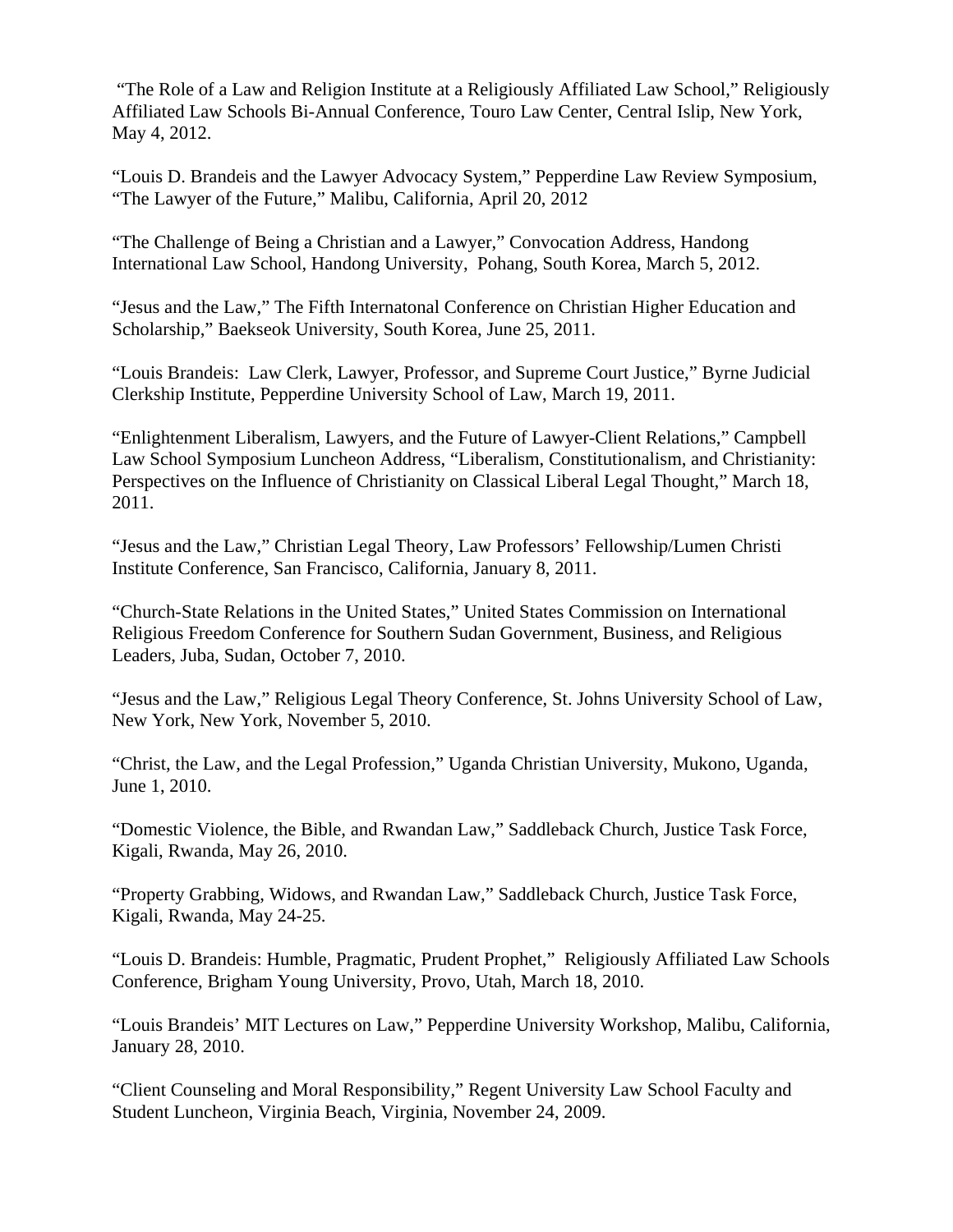"Christian Traditions, Culture, and Law: Possible Futures," Religious Legal Theory Conference, Seton Hall University School of Law, Newark, New Jersey, November 12, 2009.

"Louis Brandeis' MIT Lectures on Law," University of Virginia Faculty Law and Humanities Workshop, Charlottesville, Virginia, November 9, 2009.

"The Ethics and Future of Collaborative Practice," Collaborative Divorce Solutions of Orange County Luncheon, Orange, California, July 14, 2009.

"Client Counseling Models: Godfathers, Hired Guns, Gurus, and Friends," American Association of Matrimonial Lawyers, Annual Meeting, Kauai, Hawaii, March 19, 2009.

"Subsidiarity, Sphere Sovereignty, and the Public Good," Communitarian Studies and Law Section of the Association of American Law Schools, Annual Meeting, San Diego, California, January 9, 2009.

"William Wilberforce, Glanville Sharp, and the Fight Against Slavery in England," Christian Scholars Conference, "The Christian Faith, Life of the Mind, and the Public Square," Lipscomb University, Nashville, Tennessee, June 27, 2008.

"Lawyers, Actors, and Role Playing," Christian Legal Society of Los Angeles Luncheon Address, Los Angeles, California, June 10, 2008.

"What's Right and Wrong with the Religious Right," Law Professors' Christian Fellowship/ Lumen Christi Institute Conference, January 5, 2008, New York City, New York (organized and moderated panel composed of Richard John Neuhaus and William Stuntz).

"Law as a Christian Calling: Litigator, Counselor, Scholar," Christian Scholar's Conference, November 2, 2007, Destin, Florida.

"The Lawyer's Callings: Litigator, Counselor, and Scholar," Annual Professionalism Lecture, Campbell University School of Law, October 24, 2007, Buis Creek, North Carolina.

"Why a Catholic Court? Why Now?" J. Reuben Clark Society Forum, Chapman University School of Law, March 29, 2007, Orange, California.

"Law Practice as a Religious Calling," Los Angeles Christian Legal Society Chapter, March 13, 2007, Los Angeles, California.

"Christian Traditions, Culture, and Law," J. Reuben Clark Law Society National Conference, February 16, 2007, Los Angeles, California.

"Modesty and the Limits of Law: A Response to Professors Skeel and Stuntz," Law Professors' Christian Fellowship/Lumen Christi Institute Conference, January 6, 2007, Washington, D.C.

"Catholics and the Court: The Relevance of Faith to Jurisprudence," University of St. Thomas Law School, November 10, 2006, Minneapolis, Minnesota.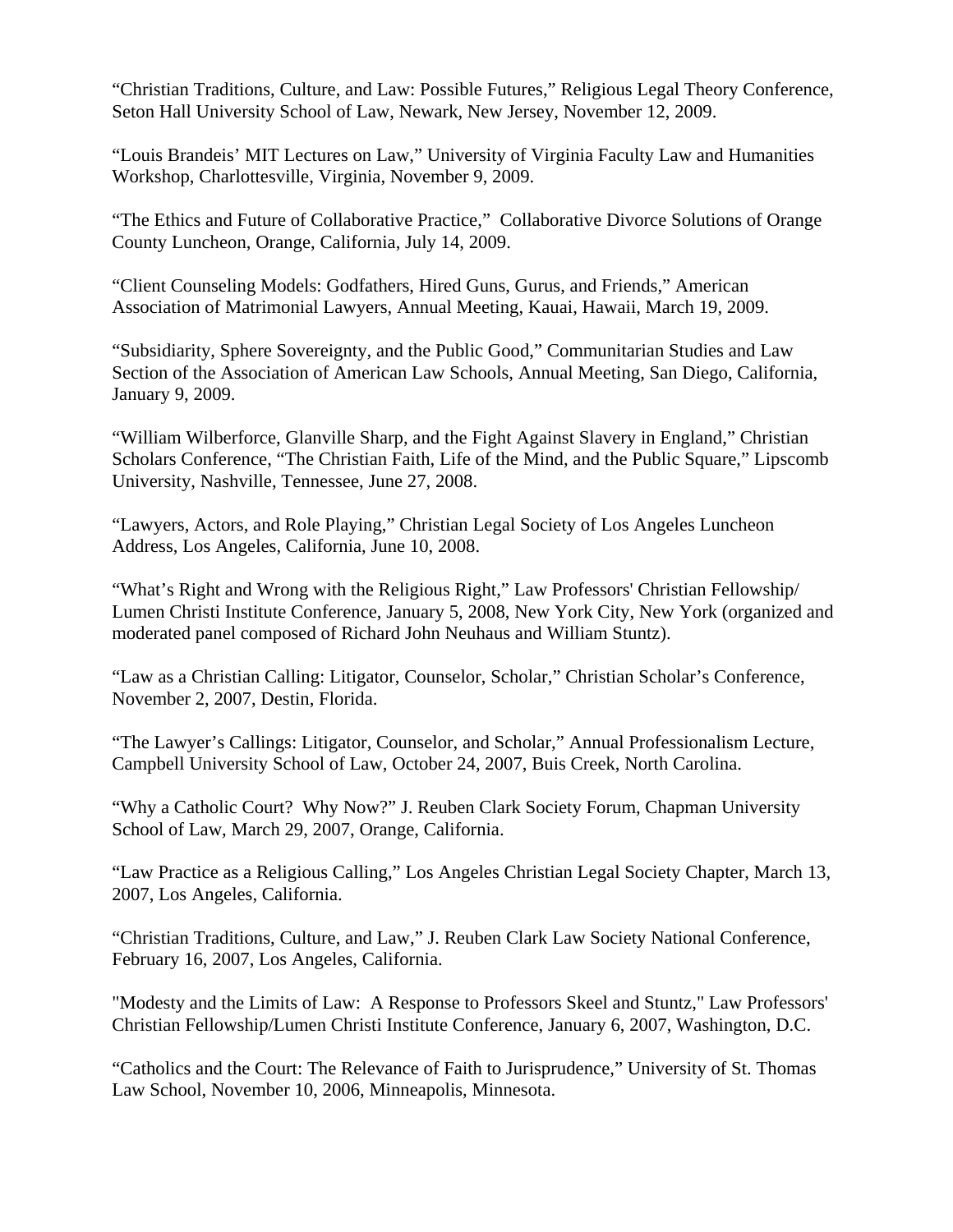"Christian Faith and Law," Catholic University of America Conference, "Roundtable on Religion in the Public Square: Religions Traditions in Shaping Law and Public Policy, September 29, 2006, Washington, D.C.

"Law and the Bible," National Faculty Leadership Conference, "The Two Tasks: Redeeming the Soul, Redeeming the Mind," Campus Crusade for Christ, June 23, 2006, Washington, D.C.

"The Bible, Positive Law, and the Legal Academy," The Scripture and Hermeneutics Seminar's 9<sup>th</sup> International Consultation, "The Bible and the Academy: The View Both Ways," June 2, 2006, Baylor University.

"Lawyers and Lying," I organized moderated the panel at the Religiously Affiliated Law Schools conference, March 30, 2006, Baylor University.

"A Prayer Service for the Judiciary, Race Relations, and New Orleans," Law Professors Christian Fellowship, January 6, 2006. I organized and led the service as well as helping to organize the earlier panels in the day.

"A Conversation About Abortion," Association of American Law Schools Law and Communitarian Studies Section Program, January 5, 2006, Washington, D.C. I organized and moderated the panel of Jack Balkin, Elizabeth Mensch, and Teresa Collett.

"Religious Faith and Law School," Association of American Law Schools Workshop, "A Search for Balance in the Whirlwind of Law School," January 4, 2006, Washington, D.C.

"The American Lawyer and the Religious Traditions," Association of American Law Schools Professional Responsibility Section Program, "Professional Responsibility and the Religious Traditions," January 4, 2006, Washington, D.C..

"A Pragmatic Faith: The Democratic Virtues, Our Common Life and the Common School," Journal of Law and Religion Symposium, "A Raft of Hope: Three Conversations about Liberal Democracy, God and the Human Good," Hamline University School of Law, St. Paul, Minnesota, October 28, 2005.

"Professionals and Moral Responsibility," Center for Religion, the Professions, and the Public, University of Missouri, Columbia, Missouri, September 28, 2005.

"The Family, Schools, and Community: Initiating and Furthering Character Education," The Institute for Communitarian Studies at George Washington University Conference, "A Dialogue for a New Moral Agenda: A Bipartisan, Interfaith Discussion, Washington, D.C., May 23, 2005.

"Graduation Speech," Abraham Lincoln School of Law, Los Angeles, California, Spring, 2005.

Testimony before the California State Bar Board of Governors in Opposition to Raising the Required Passing Score for the Multi-State Professional Responsibility Exam, Sacramento, California, December 4, 2004.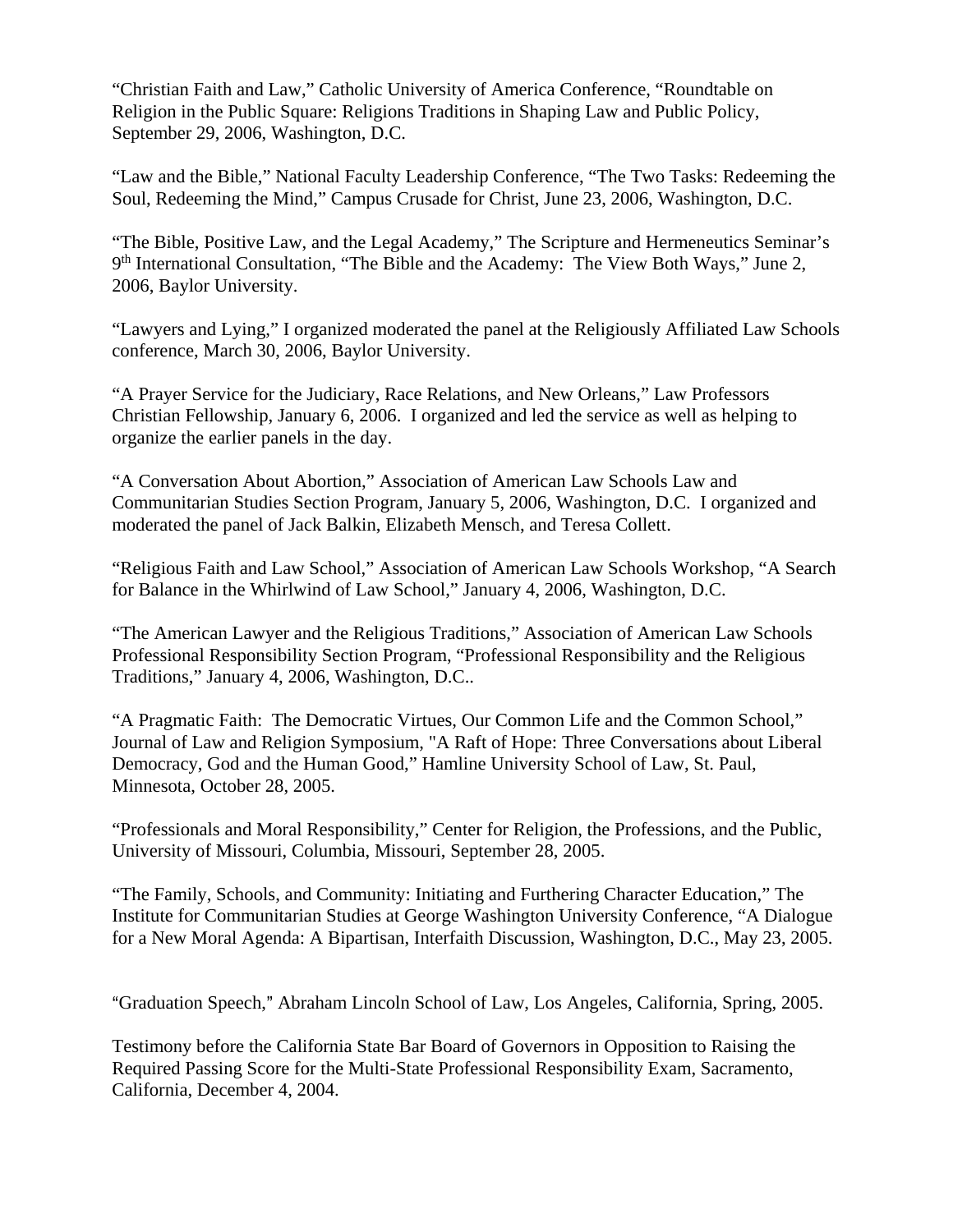"Christian Approaches to Culture, Scholarship, and Teaching," Baylor University New Faculty Orientation, "Scholarship, Teaching and the Christian University," Waco, Texas, August 9, 2004.

"Professionals, Professional Education, and Moral Responsibility," Baylor University New Faculty Orientation, "Scholarship, Teaching and the Christian University," Waco, Texas, August 9, 2004.

Testimony before the California State Bar Professional Rules Committee in Support of a Rule Requiring Lawyers to Present ADR Options to Clients, Los Angeles, California, February 20, 2004.

"ADR Malpractice and Ethics Alert: Did You Inform Your Client of the ADR Alternative?" UCLA Entertainment Studies Program, "Resolving Entertainment Disputes Through Mediation and Arbitration," UCLA, Los Angeles, California, May 17, 2003.

"The Ethics of Group Settlements and Mass Representation," Panel Moderator, Pepperdine Law Review Symposium, "Asbestos Litigation & Tort Law: Trends, Ethics, and Solutions," Pepperdine University School of Law, Malibu, California, April 5, 2003.

"When (if Ever) is Mediation the Practice of Law?" Southern California Mediation Association Roundtable, Los Angeles, California, February 18, 2003.

"Religious Values and Poverty Lawyers," Panel Moderator, Fordham University School of Law's Institute on Religion, Law & Lawyer's Work Program, "Religious Values and Poverty Law: Clients, Lawyers & Communities, New York, New York, January 31, 2003.

"Corporate Counseling After Enron," Moderator, Association of American Law Schools Business Associations and Professional Responsibility Sections Program, Washington, D.C., January 5, 2003.

"Three Approaches to Moral Issues in Law Office Counseling," Association of American Law Schools Professional Responsibility Section Program, "Client Counseling and Moral Responsibility from Legal Aid to Enron," Washington, D.C., January 4, 2003.

"Christian Traditions and Law," Institute for Christian Legal Studies Symposium, "Christian Perspectives on Legal Thought: Integrating Faith and Scholarship," Savannah, Georgia, November 1, 2002.

"Is It Malpractice If An Attorney Fails To Advise A Client About ADR?" Beverly Hills Bar Association, October 29, 2002.

"Sharing Stories of Vocation: How Christian Faith Can Sustain the Life of the Mind and Enhance Our Scholarship," Pepperdine University Faculty Conference, October 5, 2002.

"Great Texts: A Path to Virtue in Law and Business?" Lilly Fellows Program in Humanities and the Arts, "Great Texts and Professional Education," Baylor University, Waco, Texas, March 22, 2002.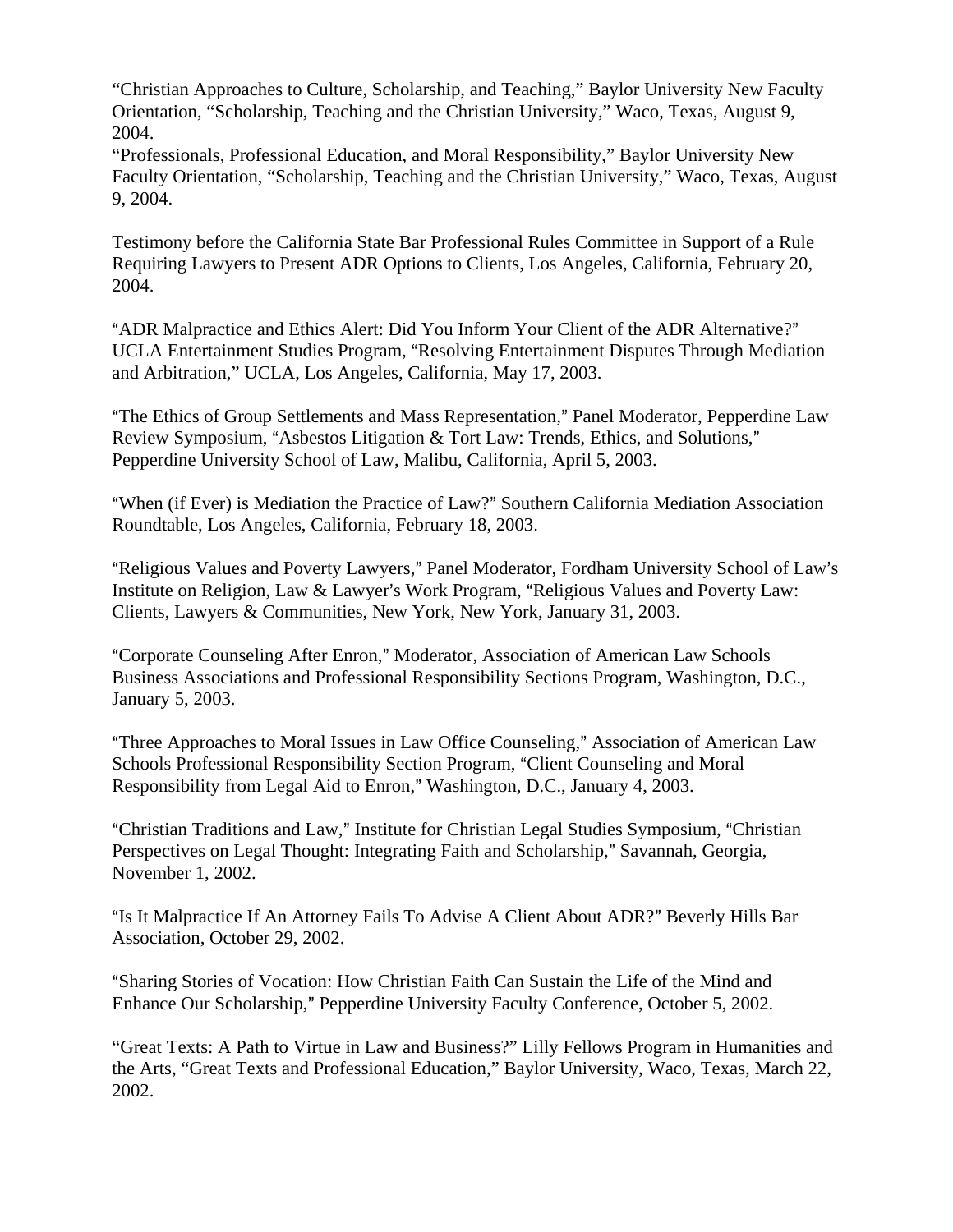"Tort Law and Intermediate Institutions: Calvinist and Catholic Insights," Seton Hall University School of Law Faculty Symposium, "Christian Perspectives on Legal Thought," Seton Hall School of Law, Newark, New Jersey, March 1, 2002.

"ADR Ethics," Southern California Mediation Association Conference, "Mediation Goes Mainstream," Los Angeles, California, November 3, 2001.

"The Lawyer's Duty to Present ADR Options to Clients," American Bar Association Section on Dispute Resolution Conference, "Collaboration in the Capital: The Power of ADR," Washington, D.C., April 27, 2001.

"Faith-Based Legal Services for the Poor," American Association of Law Schools Equal Justice Colloquium, U.C.L.A./Pepperdine Regional Forum, April 20, 2001.

"Christian Traditions and Legal Scholarship," C.S. Lewis Foundation Faculty Forum, "The Christian Scholar in the Contemporary University: A Place to Stand," U.C.L.A., March 31, 2001.

AProfessional Rules and ADR: Control of Alternative Dispute Resolution Under the ABA Ethics 2000 Commission Proposal and Under Other Professional Responsibility Standards," American Association of Law Schools' Joint Professional Responsibility and Alternative Dispute Resolution Program, "ADR and the Professional Responsibility of Lawyers," San Francisco, California, January 5, 2001.

"Teaching Moral Values for the Practice of Law," American Bar Association Annual Meeting's Section of Legal Education and Admissions to the Bar Program, "Professionalism in Law Schools and the Profession," New York, N.Y., July 8, 2000.

AComments on Proposed Rules 1.2, 1.4, and 2.1 and a Proposal that Model Rule 1.2 Require Lawyers to Allow Clients to Choose Whether to Pursue ADR," Testimony Before the American Bar Association Commission on Evaluation of the Rules of Professional Conduct (the "Ethics" 2000" Commission), New York, N.Y., July 6, 2000.

"Torts and Intermediate Communities: Calvinist and Catholic Insights," Law Professors' Christian Fellowship Conference, "Developing a Christian Legal Scholarship," The Catholic University School of Law, Washington, D.C., January 7, 2000.

"Why Skid Row?" Dedication of the Pepperdine/Union Rescue Mission Legal Aid Clinic, Los Angeles, California, November 2, 1999.

"Christian and Professional Responsibilities to the Poor: The Pepperdine/Union Rescue Mission Experience," Christian Legal Society National Conference, "'Follow Me': The Transforming Power of Jesus Christ in the Lives of Lawyers and Those They Represent," San Antonio, Texas, October 30, 1999.

"The Duty to Present ADR Options to Clients," American Bar Association/South Texas School of Law Conference, "Emerging Professional Responsibility Issues in Litigation," Houston, Texas, March 26, 1999.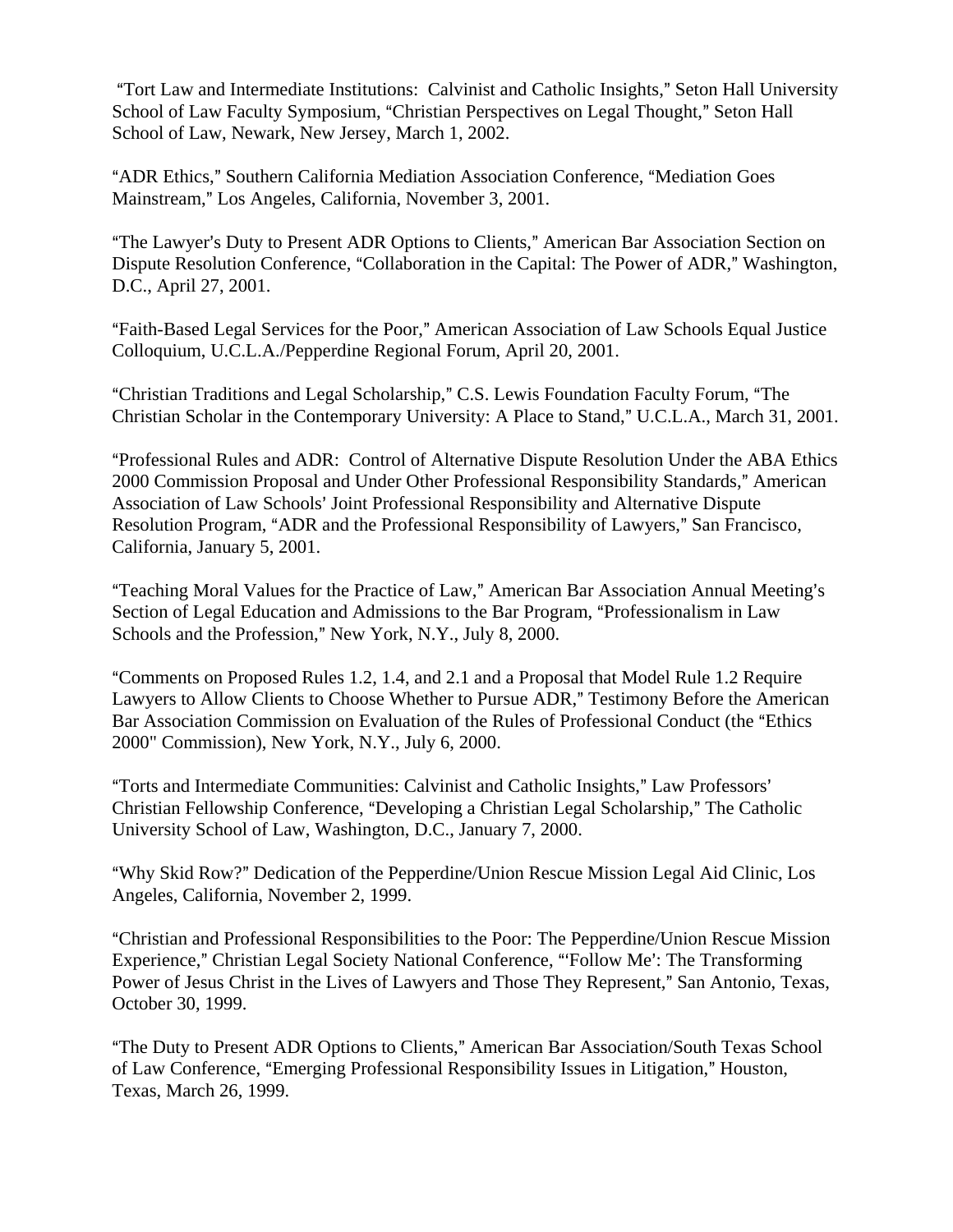"Torts and Intermediate Communities," Pepperdine University School of Law, Faculty Workshop, Malibu, California, March 23, 1999.

"From Cigarettes to Alcohol: The Next Step in Hedonic Product Liability?" Pepperdine Law Review Conference, "Cigarette Litigation's Offspring: Assessing Tort Issues Related to Guns, Alcohol, and other Controversial Products in Light of the Tobacco Wars," Los Angeles, California, March 6, 1999.

"Tort Law and Intermediate Communities," The Communitarian Network's "Communitarian Summit," Washington, D.C., February 28, 1999.

"The Criminal Defense Attorney: Roadblock or Bridge to Restorative Justice," Justice Fellowship's "National Forum on Restorative Justice: Beyond Crime and Punishment," Washington, D.C., February 19, 1999.

"Christian Traditions and their Perspectives on Law," Christian Legal Society National Conference, "Loving God With All Our Minds," Chicago, Illinois, October 24, 1998.

"The Criminal Defense Attorney: Roadblock or Bridge to Restorative Justice," Hamline University School of Law's Law, Religion & Ethics Symposium, "Restorative Justice and Religious Traditions," St. Paul, Minnesota, October 23, 1998.

"Religious Faith as a Source of Meaning in the Practice of Law," Joint Program of the Litigation and Clinical Legal Education Sections at the American Association of Law Schools Annual Meeting, "Attorney Satisfaction: What Tools Can We Give Our Students to Help Them Find Personal and Professional Satisfaction," San Francisco, California, January, 1998.

"Faith and the Academy," Pepperdine University Faculty Dinner, Malibu, California, September 26, 1997.

"Relating Christian Faith to Learning: A response to Professor Hughes," Pepperdine University Faculty Conference, Los Angeles, California, February 14, 1997.

"Crime, Confession, and the Counselor-at-Law: Lessons from Dostoyevsky," University of Alabama School of Law Faculty Workshop, Tuscaloosa, Alabama, October 28, 1996.

"Crime, Confession, and the Counselor-at-Law: Lessons from Dostoyevsky," Pepperdine University School of Law Faculty Workshop, Malibu, California, October, 1996.

# **EDUCATION**:

Graduate Theological Studies, University of British Columbia, Regent College, Vancouver, B.C., Summers, 1977 and 1979 J.D., University of Virginia School of Law, 1976 B.A., Carson-Newman College, 1973

### **ACADEMIC APPOINTMENTS**: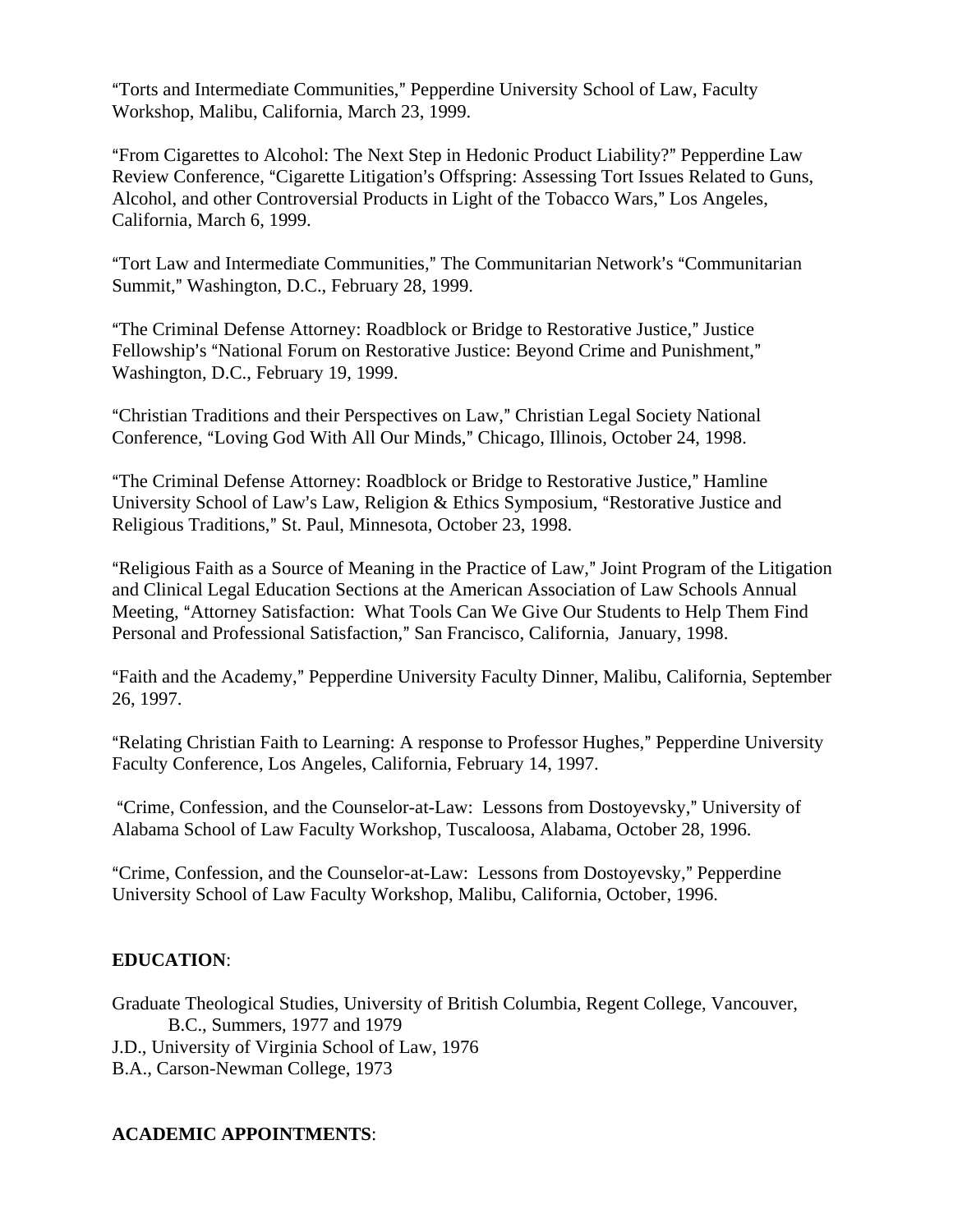Pepperdine University School of Law Director, Herbert and Elinor Nootbaar Institute on Law, Religion, and Ethics, 2003-Present Louis D. Brandeis Professor, 1999-Present Professor of Law, 1991-1999 Associate Professor, 1983-1991

Social Science Research Network, SSRN Editor, *Law and Religion* eJournal, 2009-Present

Wake Forest University School of Law Visiting Professor of Law, Fall, 1994

University of Richmond, T.C. Williams School of Law Visiting Professor, 1987-1988; Summers, 1988 & 1991

Boyle & Bain, Charlottesville, Virginia, 1978-1983 President, Charlottesville-Albemarle Legal Aid Society, 1980-1983

Law Clerk to the Honorable John A. Field, Jr. United States Court of Appeals for the Fourth Circuit, 1976-1977

## **SELECTED ADMINISTRATIVE RESPONSIBILITIES**

Founder and Director, Herbert and Elinor Nootbaar Institute on Law, Religion, and Ethics, Pepperdine University School of Law, 2003-Present.

Chair, Communitarian Studies and Law Section, Association of American Law Schools, 2005- 2006.

Member, Dean Search Committee, Pepperdine University School of Law, 2003-2004.

Chair, Professional Responsibility Section, American Association of Law Schools, 2002-2003.

Director, Religiously-Affiliated Law Schools, 2002-2006.

Director, Religiously-Affiliated Law Schools Conference, "Viewing Law Through the Eyes of Faith," February 22-23, 2002.

Member, Provost Search Committee, Pepperdine University, 2000.

Founder and Director, Judicial Clerkship Institute (The first national training program for law students entering federal judicial clerkships; the faculty consists of several of the most wellrespected federal judges in the country), 2000-2003.

Member, Presidential Search Committee, Pepperdine University, 1999.